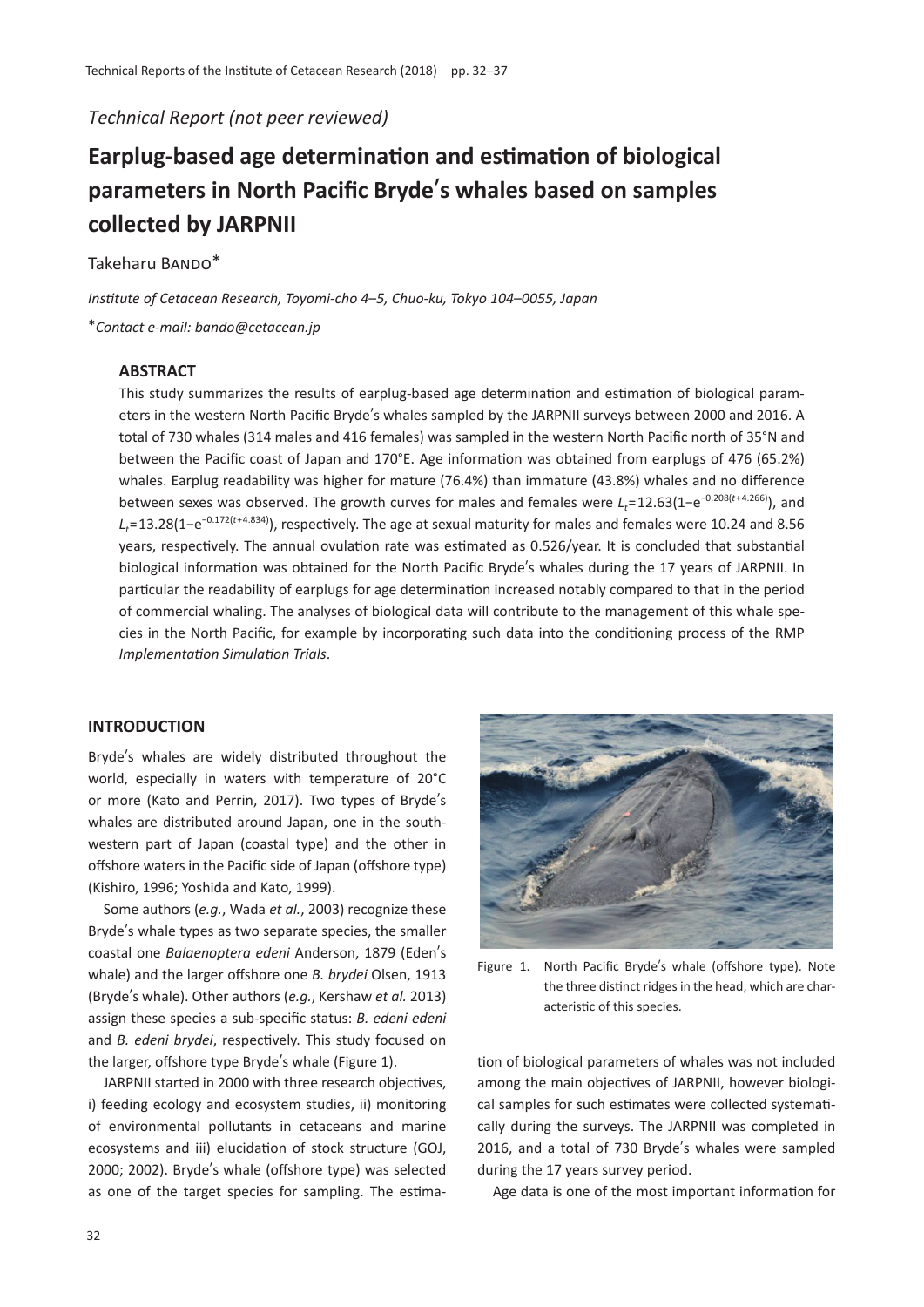stock assessment and management of large whales. Age estimation based on earplugs is considered the most reliable tool for age determination in whales (Lockyer, 1984; Maeda *et al.*, 2016). Earplug readability of North Pacific Bryde's whales was reported as 17.4% from commercial whaling samples collected in the pelagic whaling ground of the North Pacific from 1971 to 1974 (Ohsumi, 1977). During the JARPNII, earplugs were collected carefully from each whale sampled, and efforts were made to increase the readability.

This study summarized the results of age determination in North Pacific Bryde's whales based on earplugs and some biological parameters based on age data. The analyses were based on Bryde's whale samples collected by JARPNII in the period 2000–2016 in the western North Pacific.

#### **MATERIALS AND METHODS**

#### **Whale sampling**

A total of 730 (314 males and 416 females) Bryde's whales were sampled by JARPNII during 2000–2016. The geographical distribution of the sampled whales is shown in Figure 2. Whales were sampled between the Japanese coast and 170°E, and between 35°N and approximately 42°N. Two biological stocks of Bryde's whales (offshore type) have been suggested for the western North Pacific, one distributed between the Japanese coast and approximately 165°E and the other, east of 180°, with a transition area between 165°E and 180° (IWC, 2017). The analyses in this study are mainly focused on the former stock.

Table 1 shows the number of sampled whales by year and sexual maturity status.

#### **Biological data**

Body length was measured in a straight line from the tip of snout to the notch of flukes using stainless steel measuring tapes. Sexual maturity of females was preliminarily determined in the field by the presence or absence of corpora lutea/albicantia in ovaries from both sides and confirmed later by counting corpora number at the laboratory. If there was at least one corpora lutea or albicantia in the ovaries, the female was determined as sexually mature. Maturity of males was determined by testis weight. Testis weight (heavier side) of more than 560g was regarded as sexually mature (Bando unpublished data).

#### **Earplug sampling and age determination procedure**

Earplugs were collected from all sampled animals, following the method developed for baleen whales (Omura, 1963; Maeda *et al.*, 2016). The left and right earplugs



Bryde's whales sampled during the 2000–2016 surveys.

Table 1 Sex and sexual maturity status of Bryde's whales sampled during 2000 to 2016 JARPNII.

|       |                | Male   |       | Female         |        |       |       |
|-------|----------------|--------|-------|----------------|--------|-------|-------|
|       | Immature       | Mature | Total | Immature       | Mature | Total | Total |
| 2000  | 9              | 12     | 21    | 6              | 16     | 22    | 43    |
| 2001  | 13             | 4      | 17    | 12             | 21     | 33    | 50    |
| 2002  | 18             | 7      | 25    | 11             | 14     | 25    | 50    |
| 2003  | 10             | 9      | 19    | 9              | 22     | 31    | 50    |
| 2004  | 5              | 14     | 19    | 7              | 24     | 31    | 50    |
| 2005  | 10             | 11     | 21    | 13             | 16     | 29    | 50    |
| 2006  | 8              | 13     | 21    | 8              | 21     | 29    | 50    |
| 2007  | 13             | 10     | 23    | 5              | 22     | 27    | 50    |
| 2008  | 6              | 24     | 30    | 4              | 16     | 20    | 50    |
| 2009  | 9              | 9      | 18    | 14             | 18     | 32    | 50    |
| 2010  | 5              | 20     | 25    | 4              | 21     | 25    | 50    |
| 2011  | 10             | 10     | 20    | 11             | 19     | 30    | 50    |
| 2012  | 6              | 5      | 11    | 4              | 19     | 23    | 34    |
| 2013  | 3              | 10     | 13    | 3              | 12     | 15    | 28    |
| 2014  | $\overline{2}$ | 4      | 6     | 5              | 14     | 19    | 25    |
| 2015  | 3              | 11     | 14    | 2              | 9      | 11    | 25    |
| 2016  | 1              | 10     | 11    | $\overline{2}$ | 12     | 14    | 25    |
| Total | 131            | 183    | 314   | 120            | 296    | 416   | 730   |

were collected carefully, and immediately fixed in 10% formalin.

In the laboratory, the flat along the central axis of the earplug was cut using a sharp blade, then it was placed on a wet stone to expose the neonatal line and growth layers (Figure 3). Growth layers were counted under water using a stereoscopic microscope. A growth layer group (GLG) was defined as one pair of light and dark laminae in the core and considered as one year of age. Age reading was conducted in the following manner: i) earplug of the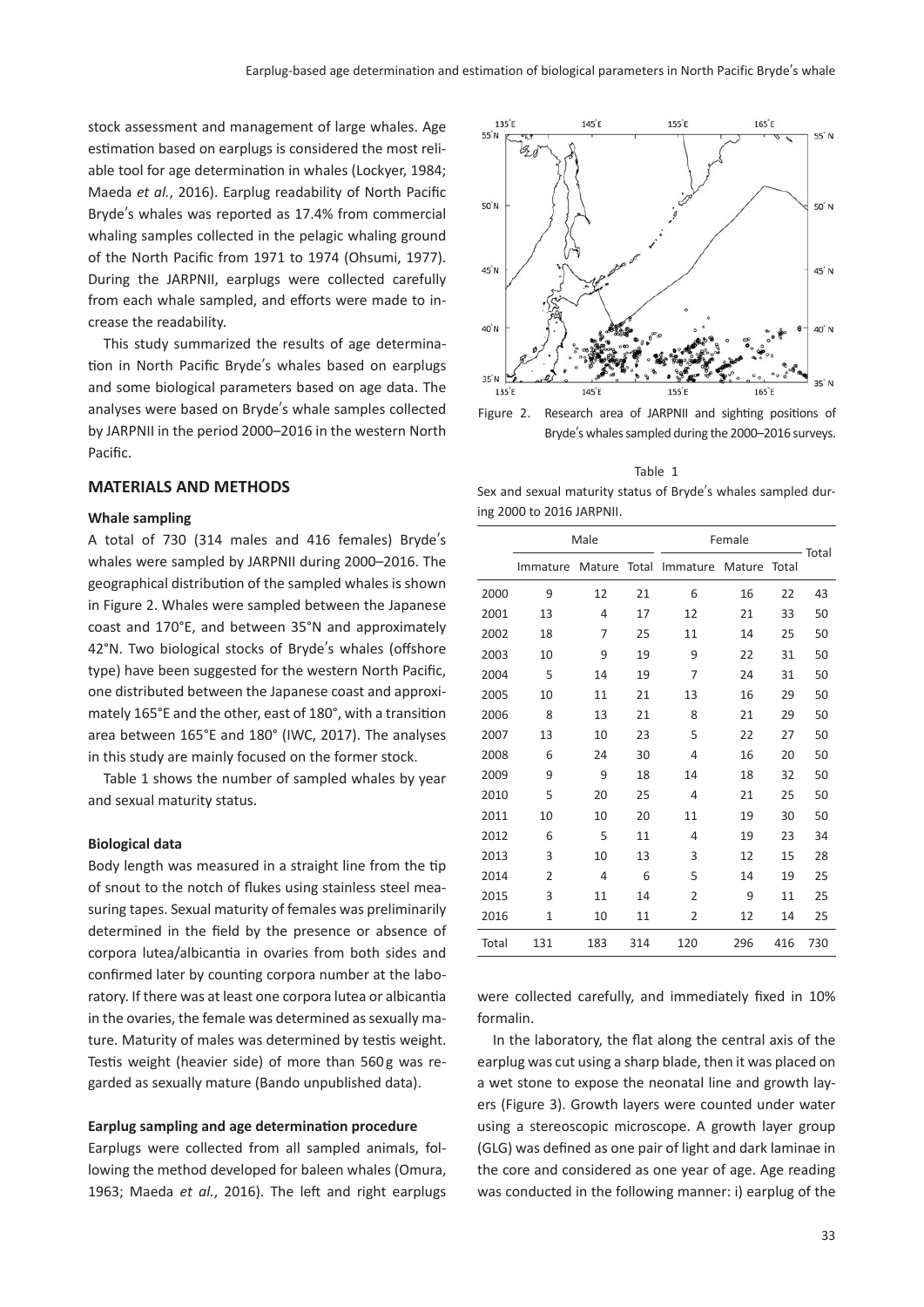left side was read. If the growth layers were ambiguous, earplug from the right side was also read. Reading from the less ambiguous side was adopted; ii) age reading was conducted only once without any knowledge of biological information such as body length or sex; iii) when the reading of all sample was completed, age data was compared with biological data such as body length or sexual maturity status, and some samples were re-read to check outlier, incomplete sample or invalid reading. All earplugs were read by a single reader (TB).

# **Estimation of biological parameters**

#### *Growth curve*

To estimate growth curve, the von Bertalanffy growth model was fitted to the body length and age as:

$$
L_t = L_{\infty} \left( 1 - e^{-K(t - t_0)} \right)
$$

where *L*<sub>t</sub> is the body length at age *t*, *L*<sub>∞</sub> is asymptotic length, *K* is the growth rate coefficient and  $t<sub>0</sub>$  is the theoretical time at zero length.

# *Age at sexual maturity*

Age at sexual maturity (*tm*) was estimated by the following equation (Cooke, 1984):

$$
tm = l - 0.5 + \sum_{l}^{k} \left(\frac{I_a}{N_a}\right)
$$

$$
\text{var}(tm) = \sum_{l}^{k} \frac{M_a I_a}{N_a^2 (N_a - 1)}
$$

where

| $M_a$ is        | number of mature animals in age a            |
|-----------------|----------------------------------------------|
| $I_{\alpha}$ is | number of immature animals in age $a$        |
| $N_a$ is        | total number of animals in age a             |
| / is            | age of youngest mature animal in the sample  |
| k is            | age of oldest immature animal in the sample. |

#### *Ovulation rate*

Annual ovulation rate was estimated by applying linear regression analysis between age and total number of corpora (corpora lutea and albicantia). The regression line was fitted to age 10 and older because almost all animals mature at the age of 10.

## **RESULTS AND DISCUSSIONS**

## **Age readability**

The readability of earplugs varied depending on the maturity status. Readability of sexually immature individuals was 46.6% for males and 40.8% for females (Table 2). Readability of earplugs in sexually mature animal was higher, 76.5% and 76.4% for males and females, respectively (Table 2). Readability of all samples was 65.2%, which was higher than that of western North Pacific common minke whales (44.1%) (Maeda *et al.*, 2016), and



Figure 3. Bisected earplug surfaces of Bryde's whales (left: 5 GLGs, right: 20 GLGs). The scale shows 1 mm interval.

|          | Earplug-age readability of Bryde's whales by sex and sexual maturity status. |                      |                    |                     |                      |                       |                     |                      |                    |
|----------|------------------------------------------------------------------------------|----------------------|--------------------|---------------------|----------------------|-----------------------|---------------------|----------------------|--------------------|
|          | Male                                                                         |                      |                    | Female              |                      |                       | Total               |                      |                    |
|          | Number of<br>whales                                                          | Readable<br>earplugs | Readability<br>(%) | Number of<br>whales | Readable<br>earplugs | Readability<br>$(\%)$ | Number of<br>whales | Readable<br>earplugs | Readability<br>(%) |
| Immature | 131                                                                          | 61                   | 46.6               | 120                 | 49                   | 40.8                  | 251                 | 110                  | 43.8               |
| Mature   | 183                                                                          | 140                  | 76.5               | 296                 | 226                  | 76.4                  | 479                 | 366                  | 76.4               |
| Total    | 314                                                                          | 201                  | 64.0               | 416                 | 275                  | 66.1                  | 730                 | 476                  | 65.2               |

Table 2 Earplug-age readability of Bryde's whales by sex and sexual maturity status.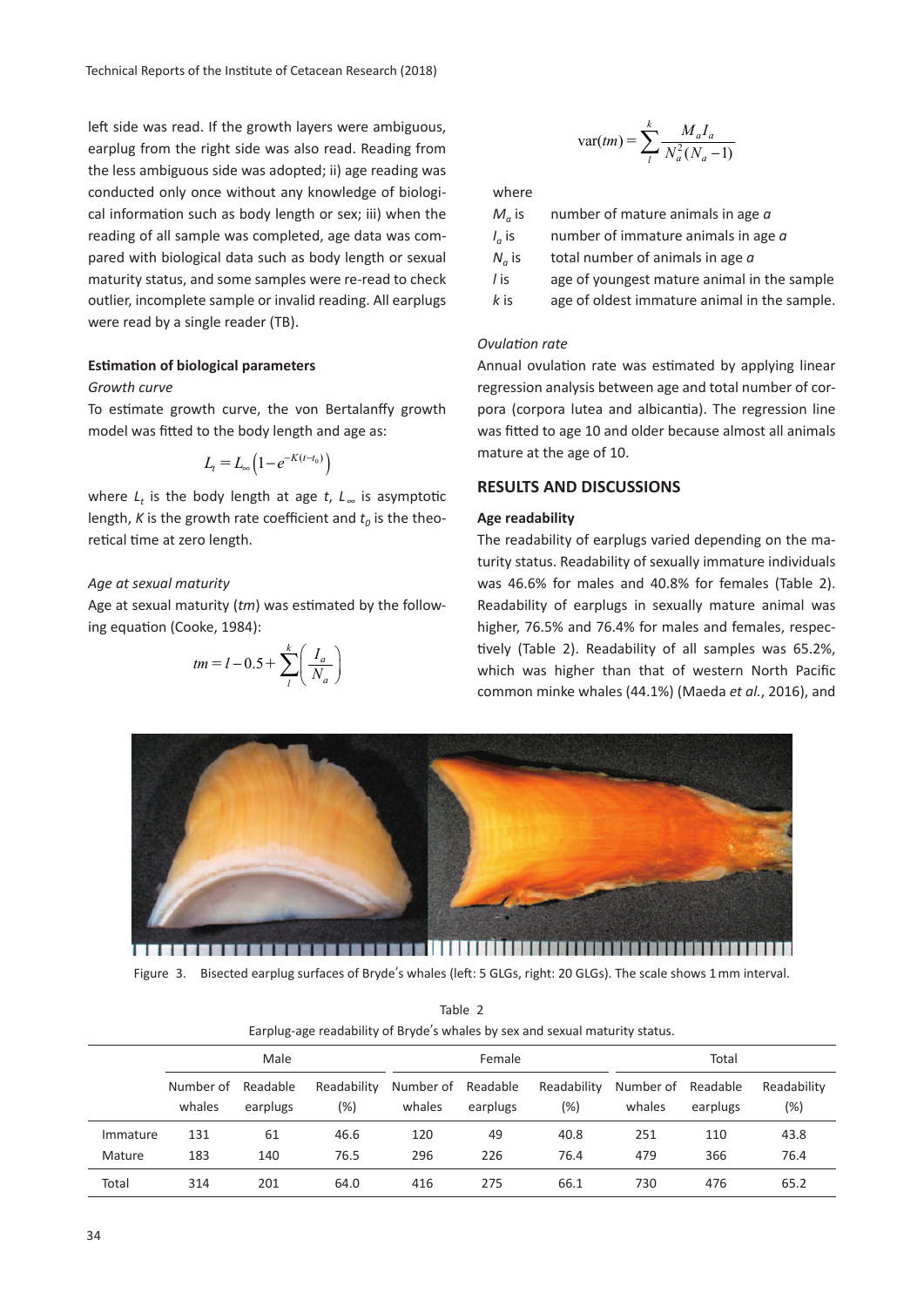

Figure 4. Earplug age readability of Bryde's whales by body length class and sex.



Figure 5. Relationship between body length and age of Bryde's whales. The solid line shows the von Bertalanffy growth curve.

was comparable to that of sei whales (63.0%) (Bando *et al.*, 2016), which were estimated based on samples collected by JARPN/JARPNII.

Readability increased with body length for both sexes (Figure 4). An inter-reader calibration experiment, following the method of Kitakado *et al.* (2013), will be conducted in the near future.

#### **Growth curve**

For both sex, the growth rate was high at younger ages and stabilized after 20 years old (Figure 5). The following von Bertalanffy growth curves were estimated:

| Male: | $L_t = 12.63(1-e^{-0.208(t+4.266)})$             |
|-------|--------------------------------------------------|
|       | Female: $L_t = 13.28(1 - e^{-0.172(t + 4.834)})$ |

Ohsumi (1977) estimated growth curves of Bryde's whales based on samples collected by the commercial whaling in the North Pacific, and estimated maximum length as 12.8 m (42 ft) and 13.4 m (43.8 ft) for males and females, respectively. Similar values were obtained for Bryde's whales sampled by JARPNII.

#### **Age at sexual maturity**

Sexually mature males first appeared at the age of 8, and from 16 years old all animals were sexually mature (Figure 6). Age at sexual maturity (*tm*) for males was estimated as 10.24 years (SE=0.60).

Sexually mature females first appeared at the age of 7, and from 11 years old all animals were sexually mature (Figure 6). *Tm* was estimated as 8.56 years (SE=0.39).

Ohsumi (1977) reported age at 50% sexual maturity of Bryde's whales collected by the commercial whaling in the North Pacific in the 1970's as 10 and 8 years for males and females, respectively. Consideration should be given to the possibility of bias arising from legal size limit and the selectivity of large animals during commercial whaling. However similar estimates were obtained for Bryde's whales collected during past commercial whaling and JARPNII.

#### **Annual ovulation rate**

The corpora lutea/albicantia first appeared at the age of 7 and the number of corpora increased linearly after the age of 10 (Figure 7). Annual ovulation rate was calculated as 0.526. The estimated annual ovulation rate means that the majority of Bryde's whale in the North Pacific give birth (or ovulation occurs) every two years. The estimated value was higher than the 0.455 estimated from the 1970's commercial whaling (Ohsumi, 1977).

## **CONCLUDING REMARKS**

It is concluded that substantial biological information was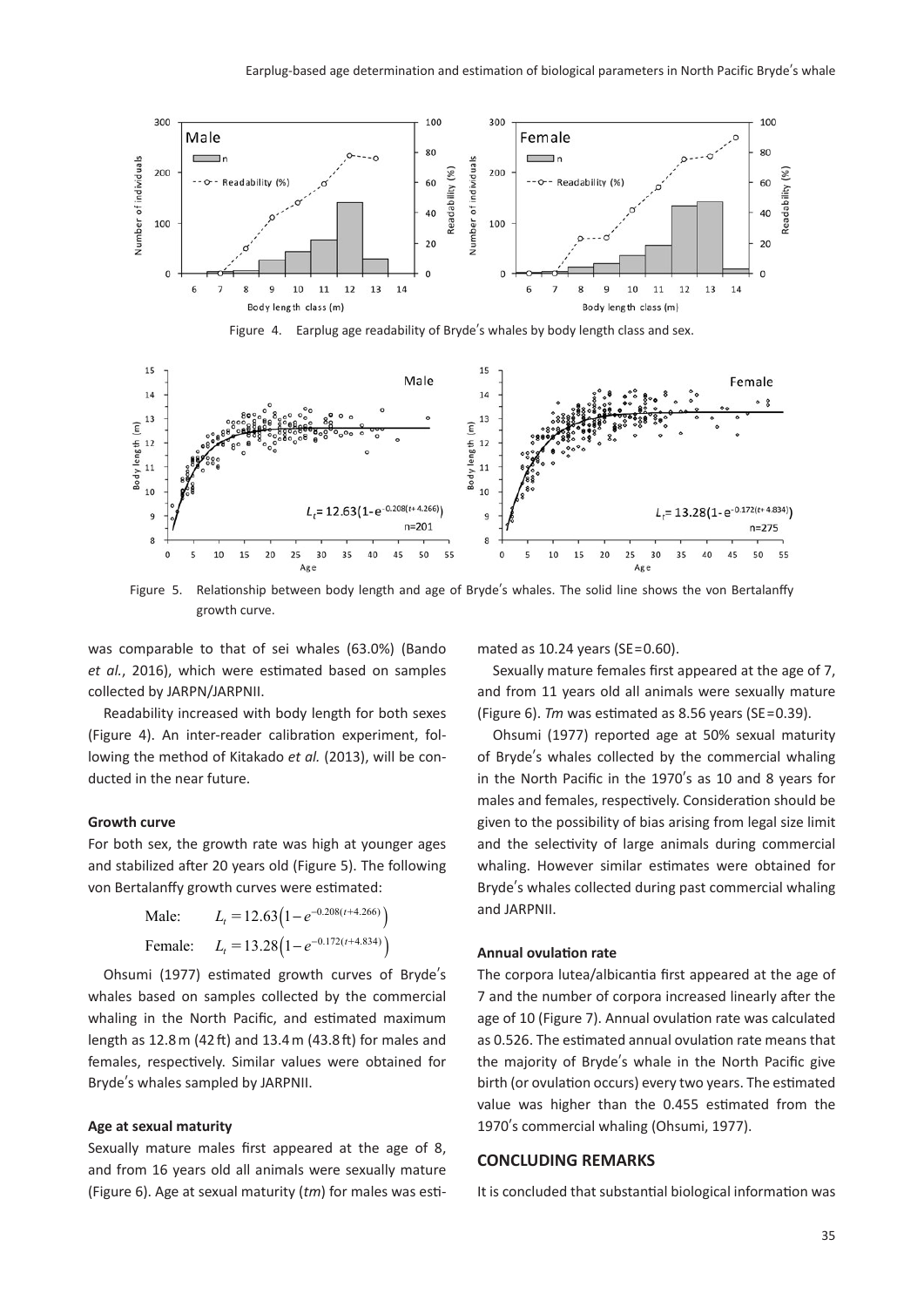

Figure 6. Sexual maturity status by age and sex in the Bryde's whales. Numbers in the bar shows the number of samples examined.



Figure 7. Relationship between age and number of corpora in Bryde's whales. Linear regression line was fitted to ages 10 and more.

obtained for the North Pacific Bryde's whales during the 17 years of JARPNII. In particular the readability of earplugs for age determination increased notably compared to that in the period of commercial whaling. The analyses of biological data will contribute to the management of this whale species in the North Pacific for example by incorporating such data into the conditioning process of the RMP *Implementation Simulation Trials* (Bando and Kato, 2017).

## **ACKNOWLEDGEMENTS**

Our sincere thanks are due to all researchers and crews that collected data and samples during the JARPNII surveys. Kazuyoshi Nakai (ICR) helped in the preparation of earplugs for age determination.

#### **REFERENCES**

Bando, T., Maeda, H., Ishikawa, Y., Kishiro, T. and Kato, H. 2016. Preliminary report on progress in earplug-based age deter-

mination of sei whales collected during 2002 to 2013 JARPNII survey. Paper SC/F16/JR55 presented to the JARPNII special permit expert panel review workshop, Tokyo, February 2016 (unpublished). 3 pp. [Available from the IWC Secretariat].

- Bando, T. and Kato, H. 2017. Report on progress in earplugbased age determination and estimation of biological parameters of Bryde's whales collected during 2000 to 2014 JARPNII surveys. Paper SC/MAR17/RMP/03 presented to the Workshop on the RMP *Implementation Review* of offshore western North Pacific Bryde's whales, Tokyo, March 2017 (unpublished). 9 pp. [Available from the IWC Secretariat].
- Cooke, J.C. 1984. The estimation of mean ages at sexual maturity from age sample. Paper SC/36/O22 presented to IWC Scientific Committee, 1984 (unpublished). 8 pp. [Available from the IWC Secretariat].
- Government of Japan. 2000. Research plan for cetacean studies in the western North Pacific under special permit (JARPNII) (Feasibility study plan for 2000 and 2001). Paper SC/52/O1 presented to the IWC Scientific Committee, 2000 (unpublished). 68 pp. [Available from the IWC Secretariat].
- Government of Japan. 2002. Research plan for cetacean studies in the western North Pacific under special permit (JARPNII). Paper SC/54/O2 presented to the IWC Scientific Committee, 2002 (unpublished). 115 pp. [Available from the IWC Secretariat].
- International Whaling Commission. 2017. Report of the Workshop on the *Implementation Review* of western North Pacific Bryde's whales, 21–24 March 2017, Tokyo, Japan. Paper SC/67a/REP/07 presented to the IWC Scientific Committee, May 2017 (unpublished). 37 pp. [Available from the IWC Secretariat].
- Kato, H. and Perrin, W.F. 2017. Bryde's whales *Balaenoptera edeni/brydei*. pp. 158–163. *In*: B. Würsig, J.G.M. Thewissen and K. Kovacs (eds.) *Encyclopedia of marine mammals, Third Edition*. Academic Press, San Diego. 1190 pp.
- Kershaw, F., Leslie, M.S., Collins, T., Mansur, R.M., Smith, B.D., Minton, G., Baldwin, R., LeDuc, R.G., Anderson, R.C., Brownell, R.L. and Rosenbaum, H.C. 2013. Population differentiation of 2 forms of Bryde's whales in the Indian and